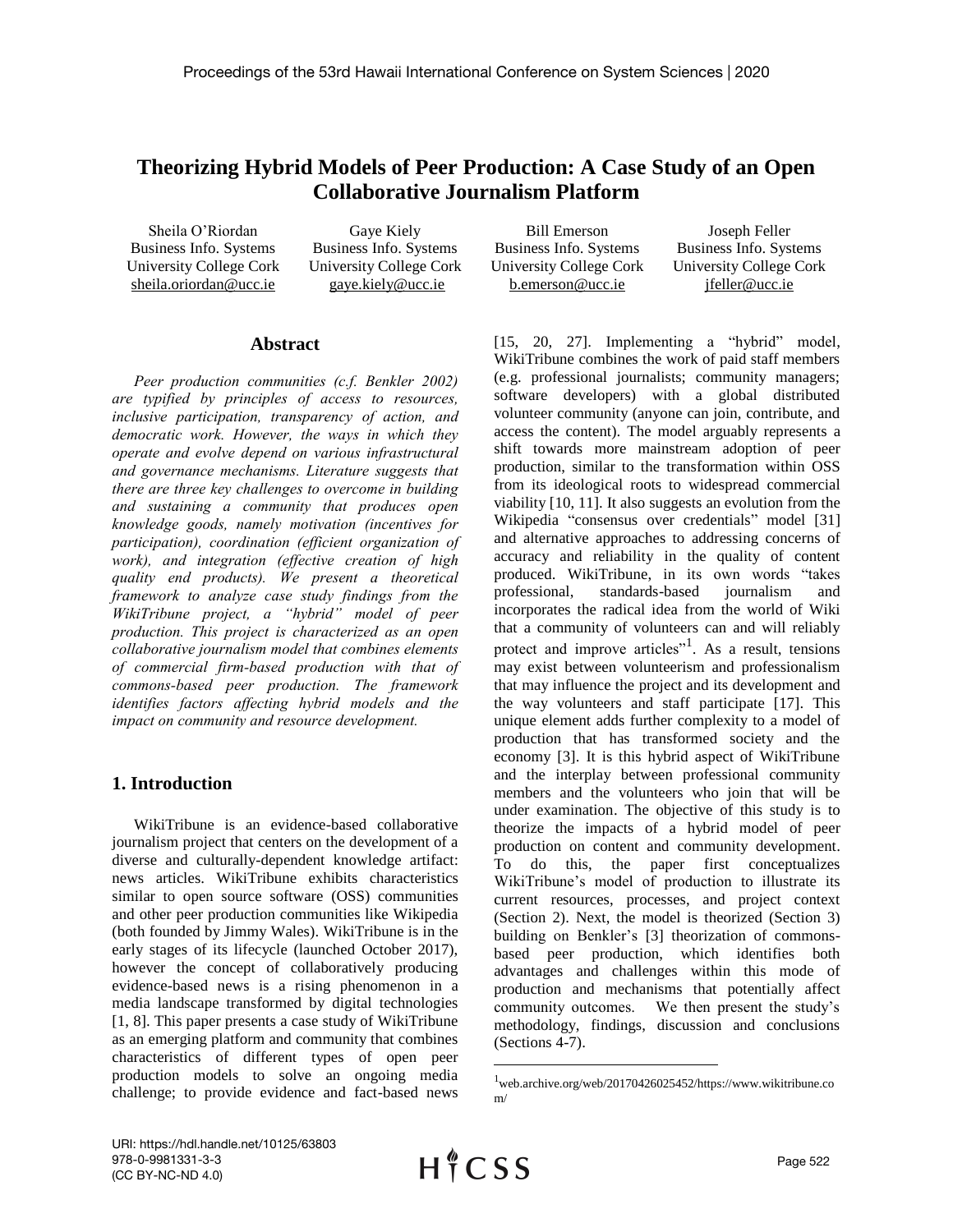### **2. Characterizing WikiTribune's Model**

In this paper, we characterize WikiTribune and its hybrid model of production by applying the concept of "openness". Openness is a paradigm defined by principles of access, participation, transparency, and democracy, or more specifically: the accessibility of information and other resources, inclusive and often collaborative participation, transparency of resources and actions, and the "democratization" of work (e.g. breaking up exclusionary structures) [26:299]. In this framing of openness, Schlagwien et al. [26] set forth examples of open phenomena ranging from those related to **open resources** like open APIs, open content, open data, and open source code, to **open processes** found in crowdsourcing, open source development, open innovation and idea contests. In addition, a third grouping of open phenomena relate to those under which **opening effects** occur within specific domains, including: open business, open education, open government, and open science. We assert all three aspects are important in understanding WikiTribune: (1) the open nature of resources, (2) the open nature of processes, and (3) the open context in which the community operates (i.e. journalism).

WikiTribune shares characteristics with other production communities like GitHub (a digital workspace for the production of software and nonsoftware digital artifacts [5, 24]) and Wikipedia (a non-profit wiki-based global encyclopedia), however, the way in which the various open principles manifest and are enacted differ across projects. We consider WikiTribune a "hybrid" model because it is a for-profit organization that hires and manages paid professionals to produce content (unlike GitHub and Wikipedia), but also opens up the production of its product to anyone that wants to join and the consumption of its product to anyone that visits the website (unlike more traditional organizations). WikiTribune's open resources include open APIs and an open source content management system, open content using Creative Commons licensing, and open data that is accessible and shareable. The open processes in WikiTribune can be compared with those used in crowdsourcing (e.g. leveraging a large group of individuals in the pursuit of a common goal [9]), open source development (e.g. hierarchy of rights based on experience and skillset; professional versus amateur [4]), and open innovation (e.g. internal and external knowledge flows with both inside-out and outside-in open innovation strategies [12, 21]). Thus, WikiTribune's organization includes both professionalism and volunteerism, which both have a distinctive way for controlling and organizing work and its workers [17].

In addition, WikiTribune is a "collaborative journalism" project operating within the news and media domain. Projects like GitHub, in contrast, are software development communities with non-wiki features that have evolved to produce text artifacts like books and policy statements [24]. But the news domain and the production of news articles provides its own unique context and potential opening effects. For example, over the last few decades, journalism has seen a rise in participatory practices [6, 30] and interactive social technologies [1, 14]. Vobic and Dahlgren [30:17] note that "the situation of online journalism today is difficult to grasp in its totality. This sprawling domain is comprised of mainstream online media, together with the various types of participatory journalism." The term "participatory journalism" here is used as a catch-all for all forms of non-professional activities that capture the collaborative and collective action taking place in journalism. However, there are often no clear and set distinctions between the types of journalism set forth in the literature. Many of the categories and characteristics of journalism overlap, with people and technology shaping the change as well as ongoing discussions between interdisciplinary researchers [16]. To clarify some of these concepts, Nip [22] characterized five models of journalism using the level of audience participation as a lens: (1) traditional journalism, (2) public (or civic) journalism, (3) interactive journalism, (4) participatory journalism, and (5) citizen journalism. These models help illustrate where, in the publication lifecycle, the audience is included (see [Figure 1\)](#page-1-0) and to better understand WikiTribune's model of journalism from the literature.



#### <span id="page-1-0"></span>**Figure 1. Representation of journalism models**

In traditional journalism citizens have a very limited role in the early stages of production, mainly as a source for professional journalists. It is in postpublication that citizens become the audience and consume the news content. Alternatively, public (or civic) journalism engages the public in the early stages of story development to help form the reporting agenda through town hall meetings or public polls. Interactive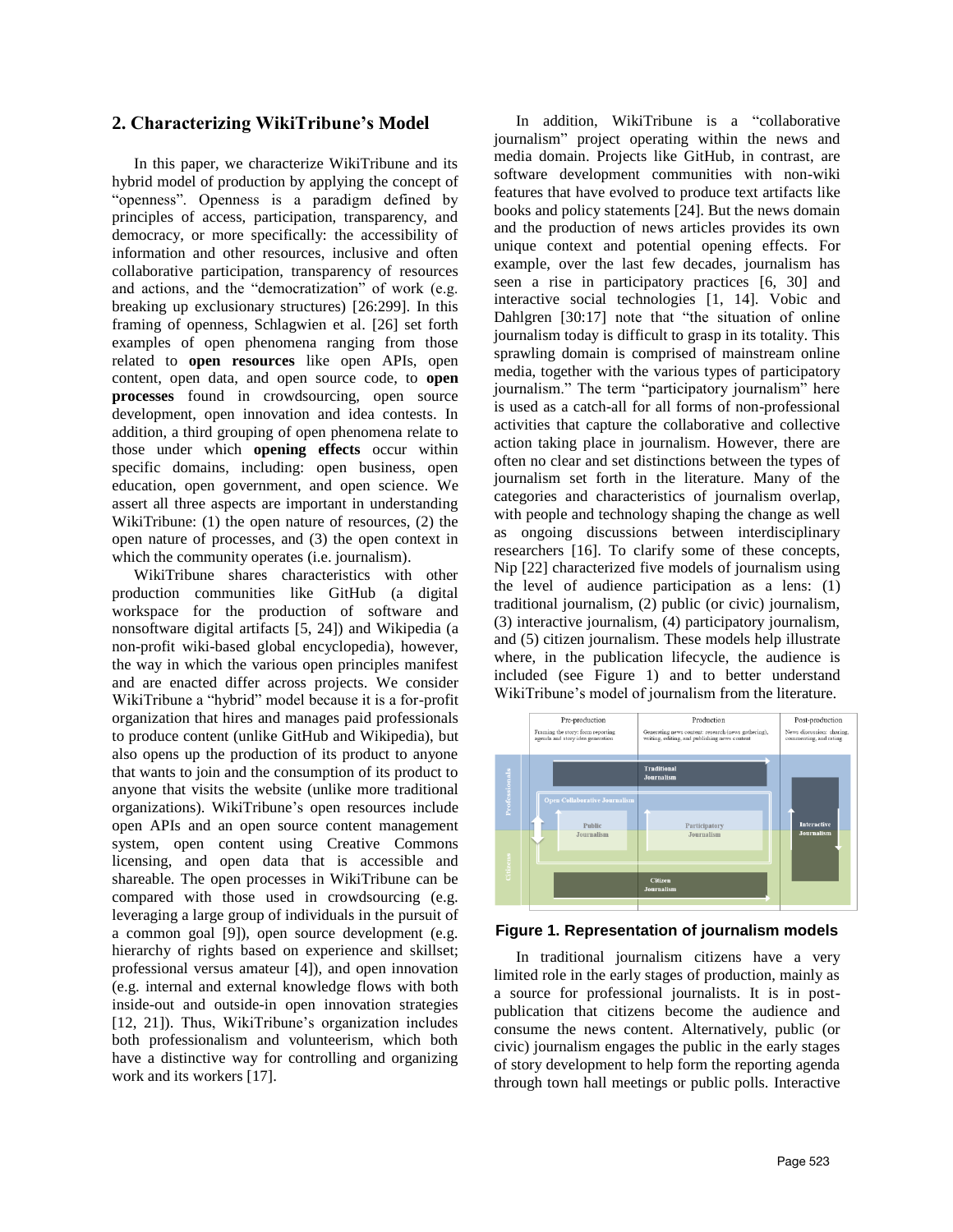journalism contrasts with the other models, in that it often relates to post-publication interactions between the public and professionals (e.g. online discussions in a published news article's comment section or social media post). This interactivity can be used in conjunction with all of the other models, and is possible because of the advancement in digital social technologies and the evolution of "news as conversation" [13]. Participatory journalism, according to Nip, should not be confused with citizen journalism. Participatory journalism is still controlled by the professionals but opens up some of the news gathering and content generation to the public by including them in the pre-publication process. Citizen journalism is the antithesis of traditional journalism, whereby the professional is removed from the process and the public is in control of the entire lifecycle. These distinctions are yet to be accepted across the literature, and it is difficult to unravel some of the overlapping concepts and practices.

However, these concepts can be used as a framing tool for understanding the term "collaborative journalism" which is how WikiTribune describes itself. To investigate this term and to place it within or beyond the five models of journalism, we searched ten databases for the key phrase "collaborative journalism" within titles, abstracts, or keywords (limited to journal articles and conference papers). Seven databases (AIS e-library, EBSCO Business Source Complete, IEEE Xplore, JSTOR, Science Direct, SpringerLink, and Wiley Online Library) returned no results but three of the databases (EBSCO Academic Source Complete, Scopus, and Web of Science) returned 22 papers. Removing articles that were duplicates, false positives, or insufficiently relevant yielded 6 articles (three fulllength and three abstracts) directly related to the concept or phenomenon of "collaborative journalism".

Three themes were identified in these articles. Firstly, collaborative journalism is presented as professional and non-professional collaborations in the production of news content [7, 13, 28]. In this context, the journalists maintain their role as gatekeepers and control the environment in which the collaboration is conducted (can be categorized as a subset of participatory journalism). Secondly, collaborative journalism was presented as collaborations between different organizations or groups. In this context, data journalism and municipal journalism inform the definition [23, 29]. In this set of papers, groups such as data scientists, researchers, or government officials interact and collaborate with journalists to create news content (can also be aligned with the participatory journalism model). Finally, one research paper refers to collaborative journalism as open source editing [18]. This theme fits with the WikiTribune project and details an investigation into a similar project: Wikinews. However, Wikinews does not include professional journalists in their model and is more in line with the use of wiki technology in a citizen journalism model.

Thus, the term collaborative journalism in the literature often relates to the various *collaborative practices* taking place within the different models of journalism. In participatory journalism, professional journalists retain their status as the gatekeeper, but are open to collaborations with amateurs or other groups to co-create news content. For citizen journalism, the public co-create news content independently of professional pressures or boundaries. WikiTribune is somewhere between this participatory model of journalism that includes professionals, and the citizen model of journalism, which opens up all activities and control in the pre-publication lifecycle to the public.

In this study we use the term "Open Collaborative Journalism" (OCJ) to combine elements of both participatory and citizen models of journalism while extending the boundaries of each. We define OCJ as: *collaboratively producing news content using open and democratic principles by both professionals and nonprofessionals in the news production lifecycle*. OCJ is set in the context of openness, functioning in ways similar to GitHub, Wikipedia and other open production domains. It is an open participatory model of production where the role of the audience has shifted from passive consumer to active co-producer and where professional journalists, while still included, are no longer the sole actors setting the reporting agenda or in full control of the publication process. Thus, professionals work alongside citizens as equals and participation is inclusive and self-determined.

# **3. Theoretical Foundation**

WikiTribune represents a new type of open production given its hybrid nature and as an example of OCJ (combining characteristics of various models of journalism). Similar to the professionalization of OSS and its integration with mainstream commercial models [10, 11], WikiTribune combines elements of firm-based production (managerial hierarchies and topdown structures) with that of commons-based peer production (CBPP) [3]. A central characterization of CBPP is that "groups collaborate on large-scale projects following a diverse cluster of motivational drives and social signals, rather than either market prices or managerial commands" [3:2]. In WikiTribune professional journalists are hired as a part of this process, who indeed work within a managerial structure. This model may or may not fully benefit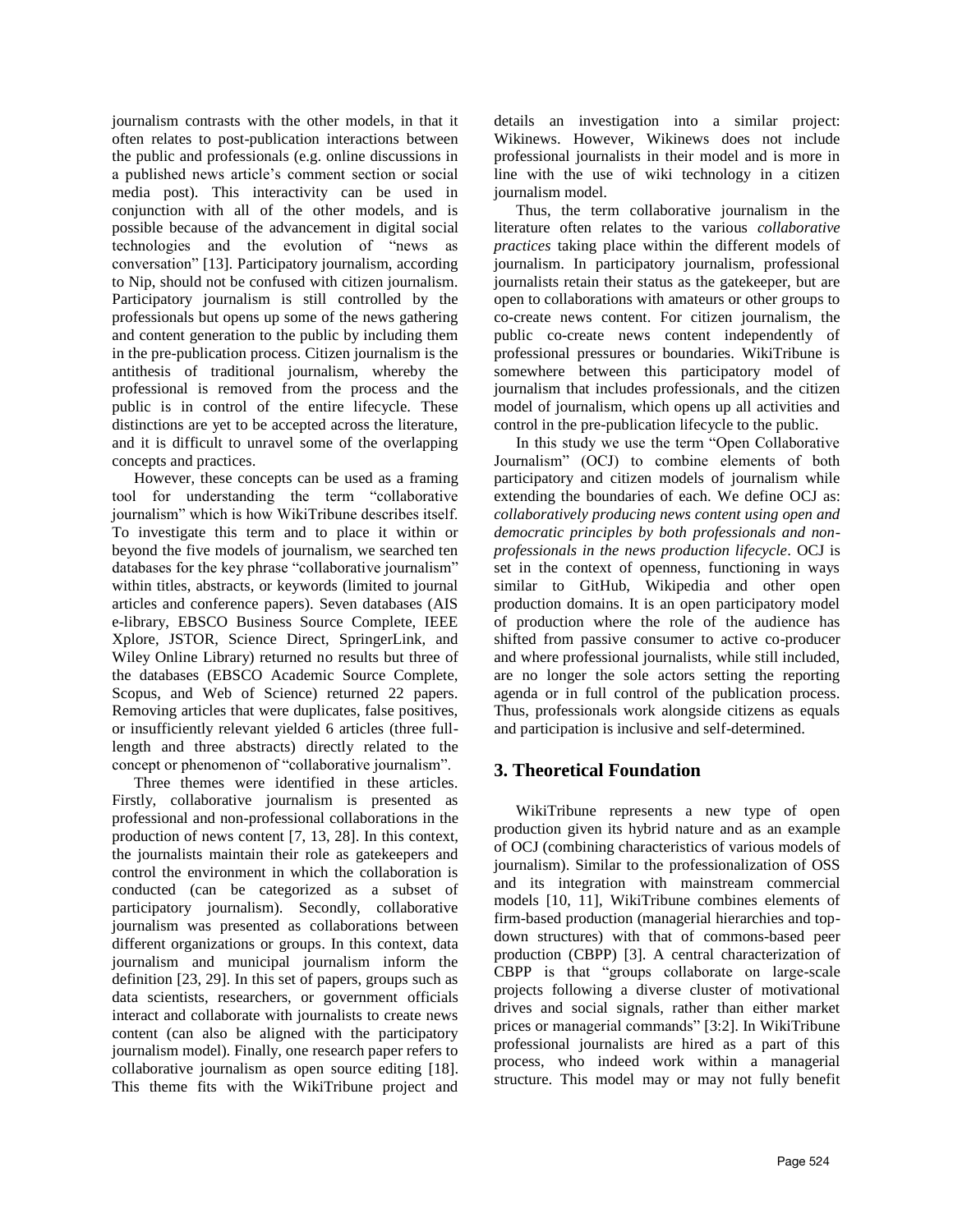from the advantages associated with CBPP. We propose the application of the framework by Benkler [3] to help understand the project's socially productive behavior and the dynamics and factors influencing their manifestations.

To begin with, CBPP represents a distinct mode of production enabled by a digitally networked environment. Benkler asserts that this mode of production has advantages over markets and managerial hierarchies when the object of production is information or cultural and the physical capital (e.g. computers and communication capabilities) is widely distributed. This model relies on decentralized information gathering and exchange, which helps in reducing participant uncertainty and as a result benefits from a particular advantage in identifying and allocating resources (i.e. assigning human capital to production processes) as well as in identifying the opportunities for such collaborations (i.e. allocation efficiency) [3]. Benkler refers to these advantages as the (1) information processing advantage (IPA) and the (2) resource allocation advantage (RAA). These advantages leverage individual self-awareness and selfselection of tasks, and a large pool of resources in conjunction with a larger pool of diverse agents, enhancing the likelihood of matching appropriate tasks with a skilled agent. These advantages are useful in the context of information and cultural products, as human creativity is the most critical and expensive resource in its production (given the low barriers to entry in digitally networked environments). However, Benkler goes on to outline three challenges that occur in this mode of production, namely the (1) motivation challenge (MC), (2) coordination challenge (CC), and (3) integration challenge (IC). The motivation challenge exists because it is necessary to provide incentives (whether monetary or non-monetary) for people to participate in the project when no exclusive proprietary control over the final product is assured. The coordination and integration challenges arise due to a lack of power to formally organize the collaboration in the use of the resource.

To address these challenges, projects are encouraged to be modular in nature, so that people can work on individual units of the project simultaneously. While also allowing for each module to be granular and heterogeneous, or in other words, to be broken down into different types and various sized tasks that require different skill-levels or time commitments. In becoming modular, fine-grained, and heterogeneous, "the motivation necessary to get any given individual to contribute need only be very small" and this creates an advantageous environment whereby work is "incremental and asynchronous, pooling the efforts of different people, with different capabilities, who are

available at different times" [3:10]. As such, people who range in background and levels of experience can decide to commit varied amounts of time and effort to a project [27]. A part of this is reducing uncertainty, whether through signals to users or the information gains as a result of a large highly variable and individuated contributor base [3]. In general, outside of financial incentives, people will participate based on reputation gains, experience gains (i.e. increases in human capital) or even just for fun. A sustainability issue arises if the motivation challenge is not met. This has been described as the *startup paradox*; whereby a critical mass of active members is required in the initial project phases to generate enough content to both attract new members and sustainably grow the community over time [25, 33]. This can affect the health of a community in the long term. Unfortunately, due to the nature of these projects, they are prone to consumer and producer volatility [19]. For example, high accessibility conditions enable sudden growth in community and content necessary for achieving critical mass, but by the same token are vulnerable to the sudden exit of content producers and subsequent collapse of a community.

Finally, in becoming modular, fine-grained, and heterogeneous, some of the motivation and coordination challenges can be overcome. However, this leaves the integration challenge and creating a cohesive whole with a high quality final product. Lowcost integration can be achieved through module quality control (to defend against incompetent or malicious contributions) and mechanisms for integrating the contributions into a finished product (automated integration or iterative peer production). In order to control module quality the following measures can be implemented: formal rules, technical constraints, social norms, and mechanisms for addressing redundancy of contributions and averaging out of outliers [3]. As such, there are a number of ways integration can be organized, which depend on technological and community governance factors.

# **4. Methodology**

This single "extreme" case study [32] focuses on the unique circumstances of the project within an 18 month timeframe, between May 2017 and November 2018 and three distinct phases of WikiTribune's (henceforth WT) community and platform development. This time frame allows us to adjust for community growth and to identify effects of change in community size, policies, or platform redesigns. The three six-month periods include: (1) pre-launch (May-17 to Nov-17); (2) version-1 (V1) pilot launch (Nov-17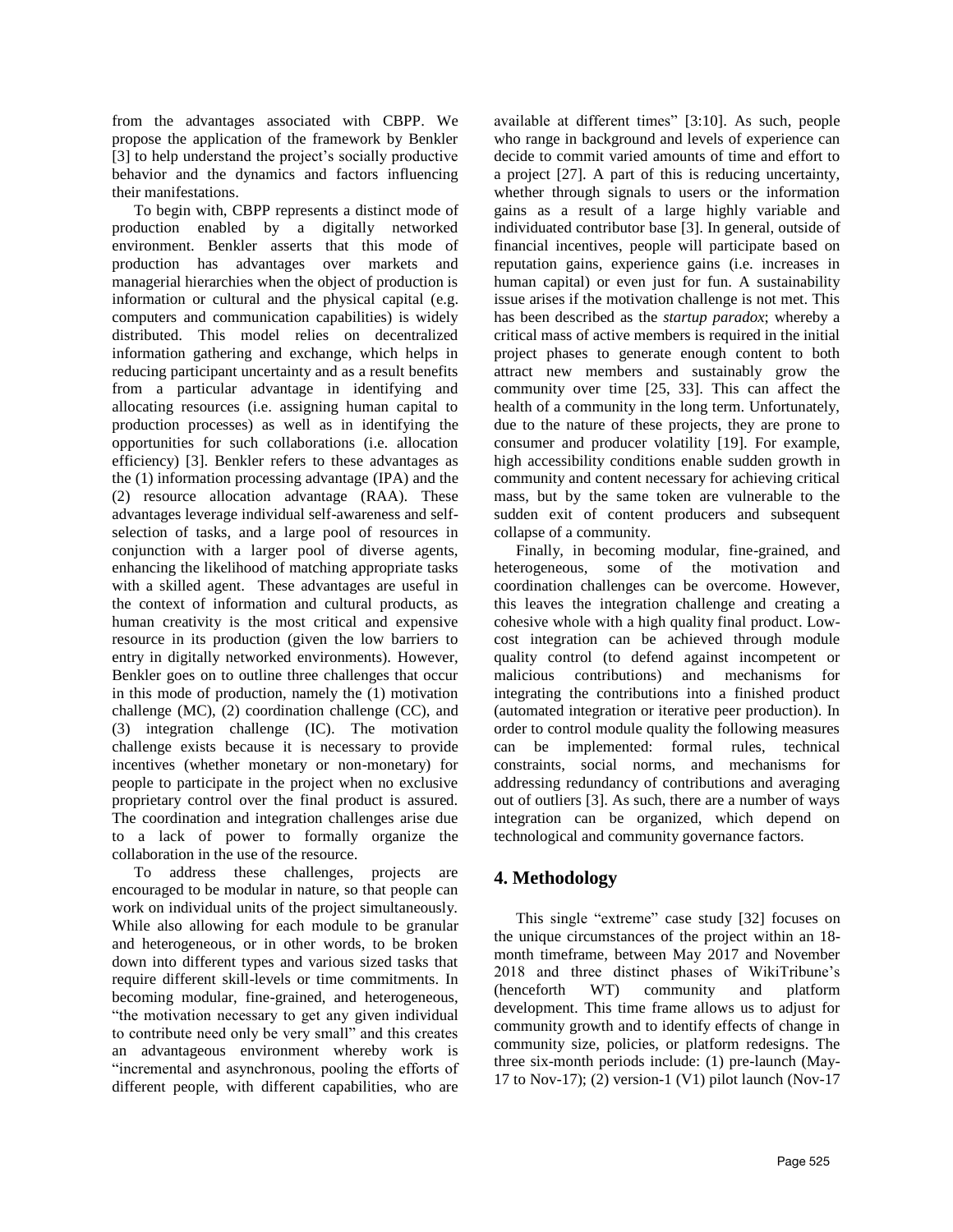to May-18); and (2) version-2 (V2) platform redesign (May-18 to Nov-18). Qualitative data was collected from multiple sources including: focused searches on Internet archive "wayback machine" to examine evolution of the platform across each time period, official WT e-mails (*n*=107) from point of researcher registration (March 2018), WT Slack analytics data (alternative public communication platform) for total members and daily active users, and specific searches for WT project posts or user profiles (across official channels) to identify project relevant information. In addition, quantitative metric data was collected on the complete sample of WT articles (*n*=1597) including data on article authors, number of categories (i.e. formal project-assigned taxonomy of topics) and tags (i.e. informal user-generated topics), and number of talk comments. During this time period, 46 staff members were identified through user profiles on the WT platform and Slack workspace. Identifying the roles within online communities is essential for understanding quality assurance, coordination, and conflict resolution processes [2]. Thus, we compare participation and contribution levels of paid professionals and unpaid volunteers across the project lifecycle and identify the factors related to motivation, coordination, and integration from the sources of evidence above.

### **5. Findings**

WikiTribune had a total of 1597 articles from May 2017 to the end of October 2018 (151 of which were drafts). [Figure 2](#page-4-0) displays these articles across each time period (excluding period 2, June 2017, which had zero articles). This figure identifies the breakdown between staff creators, volunteer creators, and deleted users. In addition, the growth of unique authors for each month is presented. Overall, there were 204 unique article creators identified in the data set. During this time, the size of the community on Slack went from 178 by the end of October 2017 (pre-launch) to 477 by the end of April 2018 (V1), and 558 by the end of October 2018 (V2). In those periods an average of 10 unique authors (5.6% of total Slack members at that time) created articles each month pre-launch (25 total unique authors overall). This grew to 26 (5.5% of Slack members) during V1 (85 total unique authors overall), and 38 (6.8% of Slack members) during V2 (140 total unique authors overall). Staff were more likely to start an article from scratch, accounting for 72% (or 1146) of all articles. Volunteers created 26% (or 421) of all articles, with the remainder attributed to deleted user accounts. This dynamic began to shift in the V2 platform redesign period, with increasing numbers of articles created by volunteers, and then a significant drop in the final month by staff creators and overall production levels.



<span id="page-4-0"></span>**Figure 2. Total articles by role with unique article creators (n=1597)**



#### <span id="page-4-1"></span>**Figure 3. Average total categories, tags, and comments (n=1597)**

[Figure 3](#page-4-1) shows the rise and fall of average total categories, tags, and comments associated with each period. Comments begin to taper near the end of the time period with a positive upswing in the final month, perhaps representing reengagement. The categories (formalized) and tags (user-generated) show an increase of topic coverage in the mid-range phase of the project, but a fall in coverage nearing the end of the timeline possibly attributed to the increase in volunteer created articles and unique number of authors, who may or may not be categorizing articles appropriately, or else possible indicating homogeneity in article focus.

#### **5.1. Pre-launch period (May-17 to Nov-17)**

This period is characterized by a focus on professional journalists and editorial staff and their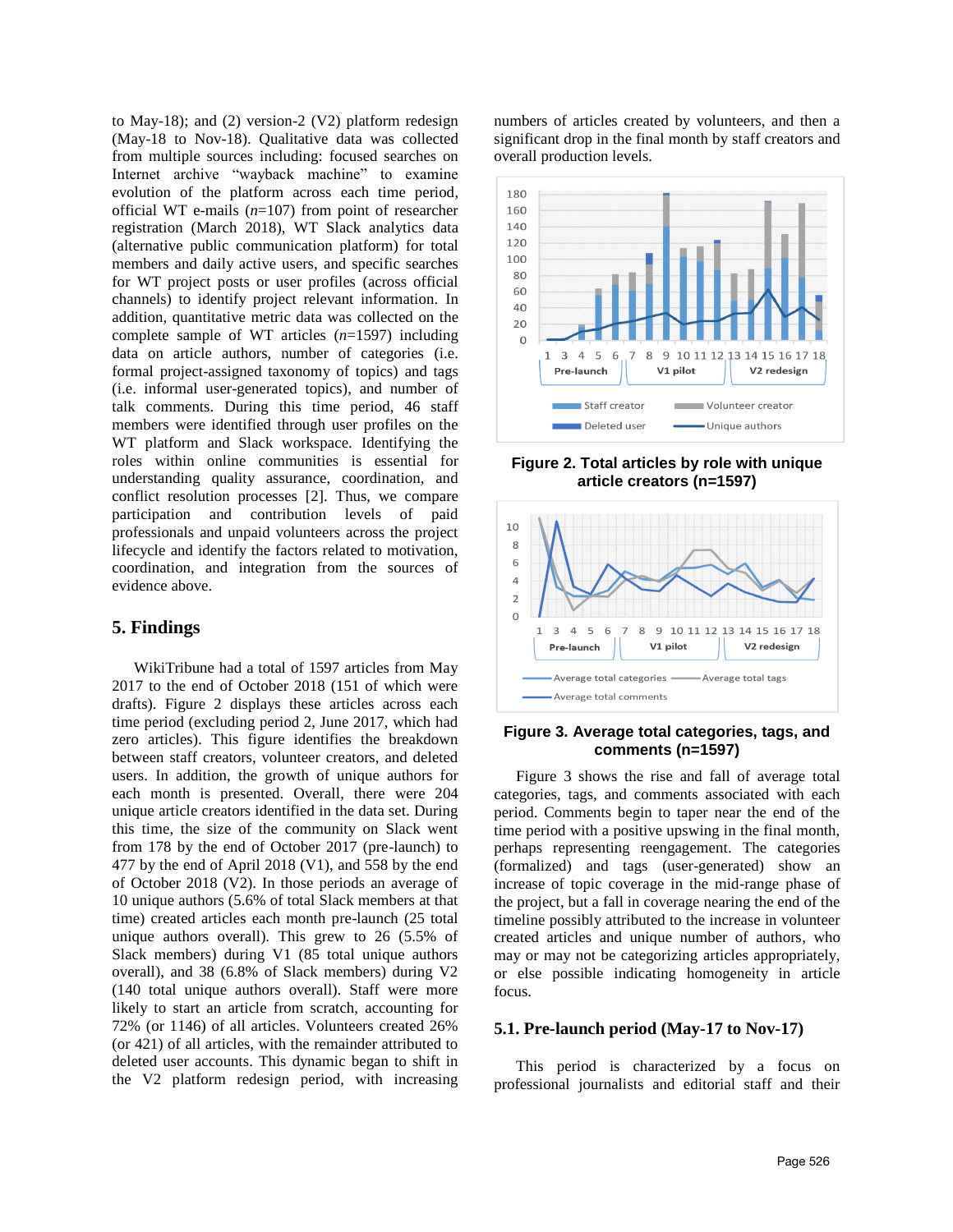future role in the community, while also promoting a message to encourage participation and community involvement once the platform is launched. The platform is not yet public and only limited community members have access to the beta site for testing purposes (from mid-September 2017). Some factors impacting motivation include the support provided from over 12,000 donors and other organizations that committed funds toward project development. These donors represent potential community members that have already committed time and money toward the initiation of the project, whether as future producers or consumers. Monetary incentives are limited to the professional editorial staff. Factors affecting coordination of the community include the hiring of the launch editor (August 2017) in charge of managing the professional journalists and the daily news agenda. In addition, an alternative public communication channel is created (i.e. the Slack workspace) in June 2017 to discuss the project and ideas for news articles. This is in combination with "project" posts (separate from news articles) on the platform and e-mail newsletters, which contain article highlights and information on the news agenda.

**5.1.1. Pre-launch framework.** Applying the theoretical framework to the data, [Table 1](#page-5-0) summarizes the factors related to the advantages during the prelaunch period and the potential challenges in terms of motivation (MC), coordination (CC), and integration (IC). This is a period of development (both content and

**Table 1. Summary of pre-launch factors**

<span id="page-5-0"></span>

| Advantages | Large group of motivated donors supporting the               |
|------------|--------------------------------------------------------------|
|            | project as potential producers/consumers.                    |
|            | Small group of skilled professional staff with relevant      |
|            | experience for creating news content.                        |
|            | WT staff setting news agenda affording a top-down            |
|            | form of granularity for task setting.                        |
|            | Modular news articles that can be created                    |
|            | independently (but not built collaboratively).               |
|            | Limited contributor-base some volunteers included in         |
|            | beta testing of platform.                                    |
|            | <b>Lack of diversity</b> small limited paid staff members in |
| ЙC         | community.                                                   |
|            | Not heterogeneous news agenda set and controlled by          |
|            | editorial team with focus on current affairs.                |
|            | Isolated article creation with limited collaborative         |
|            | capabilities.                                                |
| 50         | <b>Limited resources</b> with focus on developing content to |
|            | attract users on launch.                                     |
|            | Managerial hierarchy with insular communication              |
|            | through formal channels.                                     |
|            | Private beta platform with limited users/content to          |
|            | integrate articles and work.                                 |
|            | <b>Internal formalization</b> of processes and social        |
|            | structures to improve integration and quality.               |

technical platform), with a core set of paid professionals developing content to begin creating value and attracting users. We describe this stage as having: (1) a limited community (of professional staff and project donors), (2) a platform under development, and (3) a managerial hierarchy. Both the project resources and processes are closed in nature, and neither accessible nor transparent to a broader community as of yet.

## **5.2. V1 pilot launch (Nov-17 to May-18)**

The pilot project was launched to the public at the end of October 2018. During this period of growth, people began to register and participate in a variety of ways, whether through commenting, article creation, or revisions. We see the highest peak in article production in the second month of this period (9 in [Figure 2\)](#page-4-0). But over time, and in subsequent months, participation levels began to drop, and the staff remained as the majority producers of content. In fact, 10 editorial staff members represented the top 10 article creators overall (4.9% of unique article authors), creating 62% of all articles and between 44 and 140 articles each. New volunteers did not share the same permissions as staff members and were unable to set an article to a published status. The professionals act as gatekeepers deciding what qualifies an article as ready to be published. The design of the platform centers on readability over edit-ability, with a number of grids and sections highlighting specific articles (see [Figure 4\)](#page-5-1), akin to an online commercial newspaper.



## <span id="page-5-1"></span>**Figure 4. WT home page (November 2017)**

In addition, there are seven core topics included on the home page. These topics are: Current Affairs, Politics, Culture, United States, Europe, Asia, and Middle East. Hence a lack of heterogeneity to leverage the resource allocation and information processing advantages of larger communities. It is near the end of this period that certain updates to the project are being announced. For example, in April 2018, the launch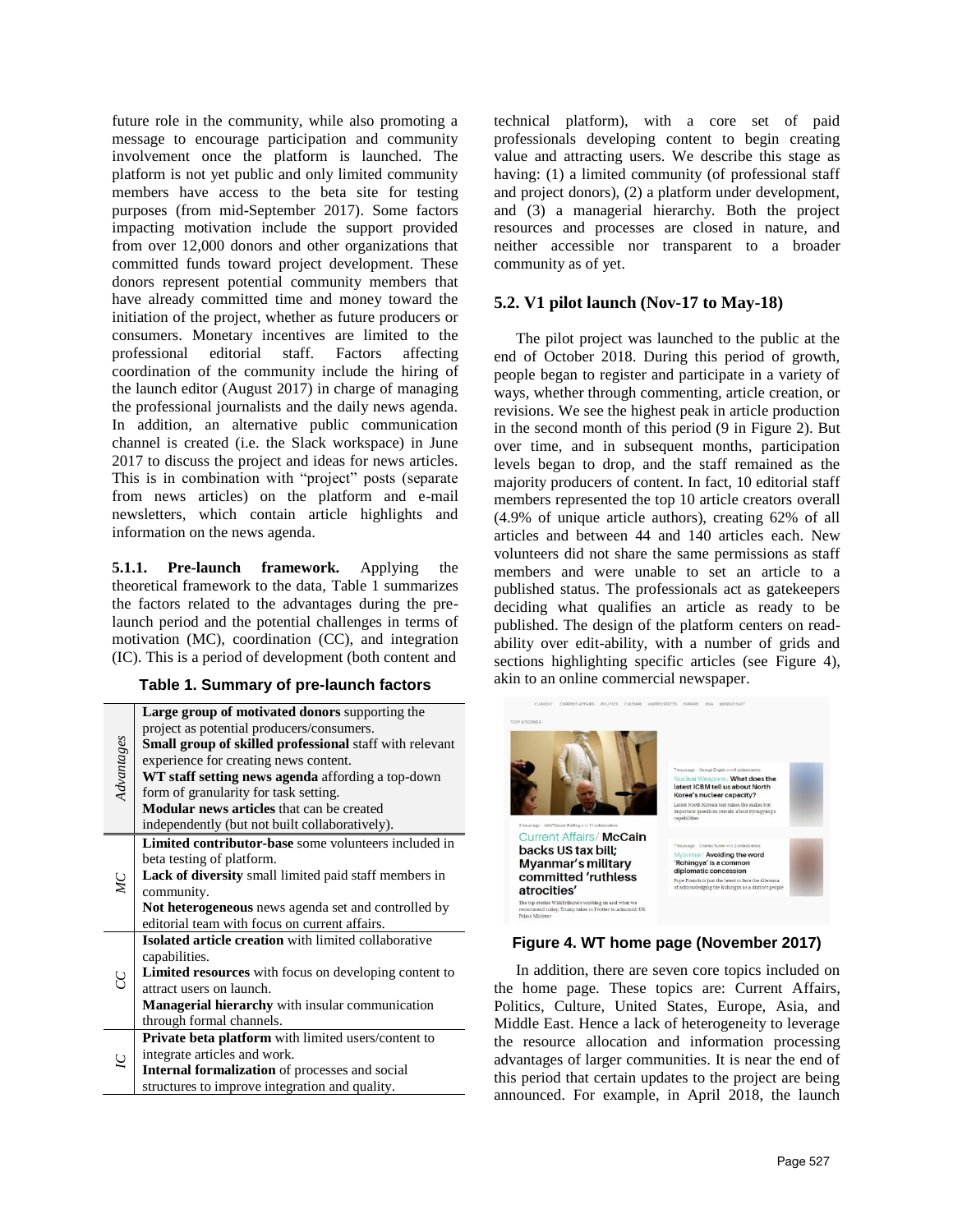editor leaves the project (April 2018) with a fall in production in subsequent periods (13 and 14 in [Figure](#page-4-0)  [2\)](#page-4-0), there are ongoing staffing changes, and they begin crowdfunding to expand WikiTribune into Spanish (expanding into more cultures and demographics). In addition, certain community-driven initiatives are underway, including the formalization of a fact checking space to organize and coordinate related projects. Fact checking is recognized as valuable work that can be addressed by the WT model and the capabilities of a large community. This represents a more formulaic and accessible task for amateur contributors, and less complex than creating a new article.

**5.2.1. V1 framework.** Applying the theoretical framework to the data, [Table 2](#page-6-0) summarizes the factors related to the advantages in this period and the potential factors related to emerging challenges. This is a period of growth in both community and content with an open call for the public to register and join the

#### **Table 2. Summary of V1 factors**

<span id="page-6-0"></span>

| Advantages | <b>Expanded community</b> of volunteers joining platform<br>and formal channels; with more diverse community<br>base (different skills, experiences, and availability) and<br>more heterogeneity (through expanded resources and<br>topic taxonomy).<br>Modular news articles that can be collaboratively built<br>via new platform (increased accessibility) and self-<br>selected by community of users.<br>Use of multiple channels of communication to reach a<br>wider audience and create relevant spaces for accessing<br>resources (WT talk pages, WT project posts, Slack<br>workspace, and others).<br>Formalization of spaces for accessing and discussing<br>projects and topics.<br>Unequal incentives of community members (paid staff |
|------------|------------------------------------------------------------------------------------------------------------------------------------------------------------------------------------------------------------------------------------------------------------------------------------------------------------------------------------------------------------------------------------------------------------------------------------------------------------------------------------------------------------------------------------------------------------------------------------------------------------------------------------------------------------------------------------------------------------------------------------------------------|
|            | and unpaid volunteers).                                                                                                                                                                                                                                                                                                                                                                                                                                                                                                                                                                                                                                                                                                                              |
|            | "Read" design of website limiting participation                                                                                                                                                                                                                                                                                                                                                                                                                                                                                                                                                                                                                                                                                                      |
|            | signals to users and accessibility of resources.                                                                                                                                                                                                                                                                                                                                                                                                                                                                                                                                                                                                                                                                                                     |
| ЙC         | <b>Required registration</b> barrier to users (real names                                                                                                                                                                                                                                                                                                                                                                                                                                                                                                                                                                                                                                                                                            |
|            | encouraged) before being allowed to contribute.                                                                                                                                                                                                                                                                                                                                                                                                                                                                                                                                                                                                                                                                                                      |
|            | Limited heterogeneity core of articles still created by                                                                                                                                                                                                                                                                                                                                                                                                                                                                                                                                                                                                                                                                                              |
|            | staff members and agenda set by editorial team.                                                                                                                                                                                                                                                                                                                                                                                                                                                                                                                                                                                                                                                                                                      |
|            | Limited granularity of work which requires skill and                                                                                                                                                                                                                                                                                                                                                                                                                                                                                                                                                                                                                                                                                                 |
|            | experience for greenfield production.                                                                                                                                                                                                                                                                                                                                                                                                                                                                                                                                                                                                                                                                                                                |
|            | <b>Unequal power</b> of community members                                                                                                                                                                                                                                                                                                                                                                                                                                                                                                                                                                                                                                                                                                            |
|            | (administrative and publishing rights).                                                                                                                                                                                                                                                                                                                                                                                                                                                                                                                                                                                                                                                                                                              |
|            | <b>Expanded contributor base</b> with which to coordinate                                                                                                                                                                                                                                                                                                                                                                                                                                                                                                                                                                                                                                                                                            |
| 9          | and communicate work.                                                                                                                                                                                                                                                                                                                                                                                                                                                                                                                                                                                                                                                                                                                                |
|            | Fragmented coordination through multiple channels                                                                                                                                                                                                                                                                                                                                                                                                                                                                                                                                                                                                                                                                                                    |
|            | of communication with dispersed messages.                                                                                                                                                                                                                                                                                                                                                                                                                                                                                                                                                                                                                                                                                                            |
|            | Limited filtering of article topics and projects to create                                                                                                                                                                                                                                                                                                                                                                                                                                                                                                                                                                                                                                                                                           |
|            | modular spaces to allocate resources.                                                                                                                                                                                                                                                                                                                                                                                                                                                                                                                                                                                                                                                                                                                |
|            | Limited formalization of processes and social<br>structures to improve integration and quality.                                                                                                                                                                                                                                                                                                                                                                                                                                                                                                                                                                                                                                                      |
|            |                                                                                                                                                                                                                                                                                                                                                                                                                                                                                                                                                                                                                                                                                                                                                      |

project. The way the community operates is still in flux with many issues remaining open to interpretation and the first step towards formalizing some processes and community policies under way. We describe this stage as having: (1) an expanded community including paid staff and unpaid volunteers, (2) a platform with a "read" design and limited taxonomy of topics, and (3) a social structure of restricted community rights with limited resources for new volunteers.

### **5.3. V2 platform redesign (May-18 to Nov-18)**

The final phase represents a time of change and improvement for the WT platform and community of volunteers. A "radical redesign" to make the site "more wiki" is launched at the end of May 2018 with an official e-mail sent out to community members (see [Figure 5\)](#page-6-1). The project posted initial results from this redesign to the community in June 2018 with an increase in social actions, engagement, and visits (see 15 to 17 in [Figure 2\)](#page-4-0). However, the project is losing money and further redesigns are planned.



## **Figure 5. WT home page (May 2018)**

<span id="page-6-1"></span>WikiTRIBUNE - FACT CHECK PROJECT »  $ALL$  $V$  REV  $\equiv \equiv \equiv$ Letter from Jimmy and Orit: What we have learned so far We are finally becoming a full true wiki, step by step COMMUNITY POST · 5 Contributors · Version 13 · 1 day ago · (2) 12 · .f. A neither #Brexit, nor #Bremain, #EU28 wide referendum scenario .<br>Note: this is a draft opinion piece that probably should be moved elsewhere as we do ne opinion pieces. Alternatively, perhaps it can be edited into... talk | contribs)  $\cdot$   $\Box$  5  $\cdot$   $\uparrow$ When to click on "Publish" vila Tribune, articles are currently posted in two states: "draft", which indicates work in progress that may<br>rough state, and "published", which indicates work in...<br>tMUNITY POST - 3 Commons - Version 3 - 3 hours ago - [ Fact check: John Bolton's claim about Palestine Claim: "Palestine is not a state."<br>PUBLISHED - PALESTINE - 7 Contribi ors + Version 23 + 1 day ago + Prodos Marinakis (talk | contribs) + □ 75 + <sub>(1)</sub>

### **Figure 6. WT home page (October 2018)**

<span id="page-6-2"></span>The following updates occur in this period: in June 2018 the homepage algorithm is updated (to strike a balance between freshness and quality and better organize the articles for visitors and members); in July 2018 a new front-end editor is featured (to move away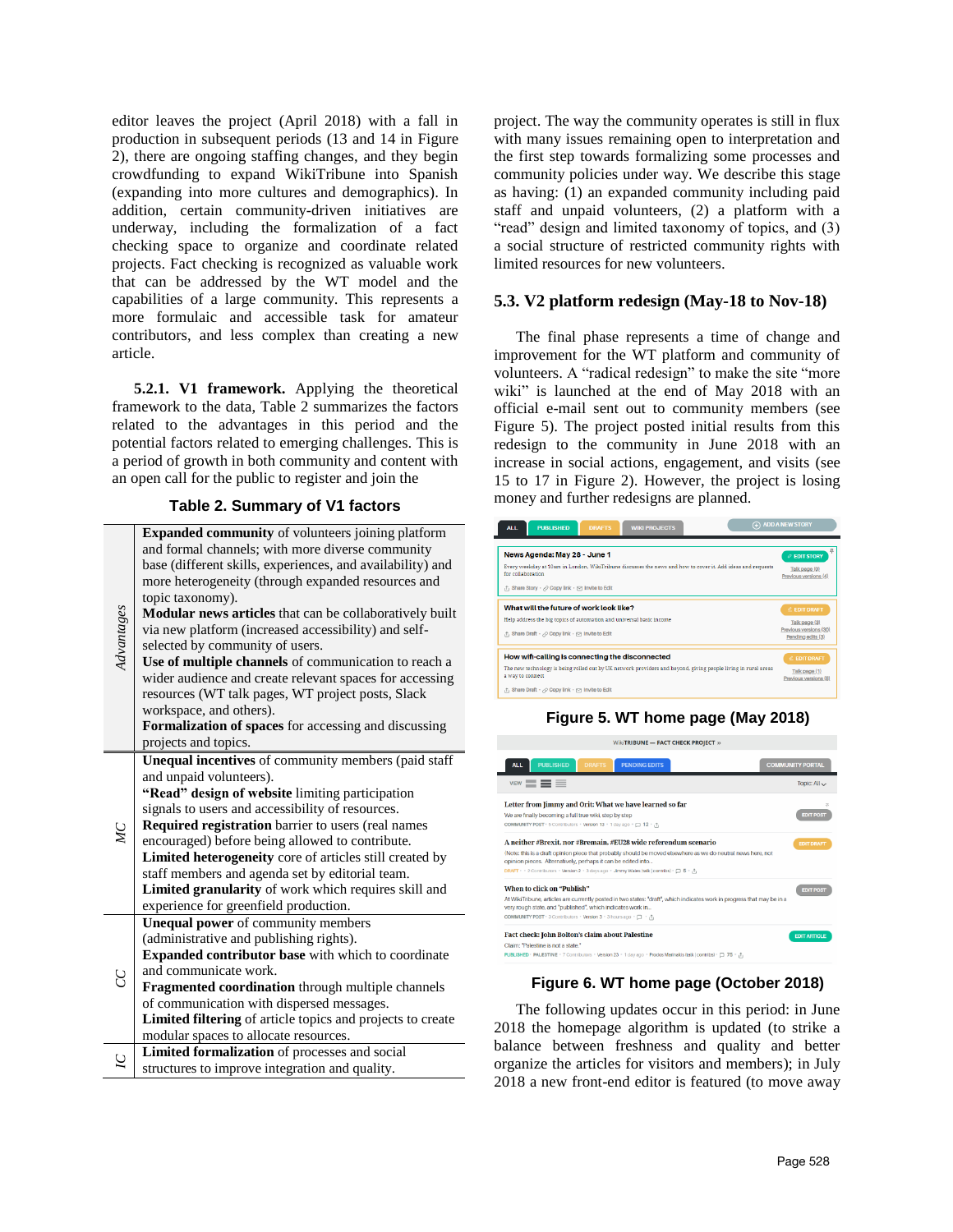from the WordPress editor and make it easier to collaborate and contribute, also better for mobile devices); in September 2018 WikiTribune en Español is launched as a distinct platform, and a WT style guide is posted for the community (includes a collection of style resources and a guide to building stories).

At the end of this period (October 2018), a large number of changes are implemented. Firstly, user permissions for article publishing rights are updated (now trusted members and not just professional staff) to speed up the publishing process (evidence of bottlenecks and volunteer created articles remaining as drafts) as well as promote inclusivity and improve participation levels. There are also a number of staffing changes, with staff journalists laid off at the end of the period with an aim to hire new journalists refocused on community support (see drop in production in period 18 in [Figure 2\)](#page-4-0). An excerpt from the announcement explains: "We are still working through the site and finding vestiges of the clearly wrong perception that the journalists are 'above' the community, supervising their work. This was never the intention and it is something we got wrong in the early design. Despite the best efforts of staff, the overall structure and design didn't let the community genuinely flourish." With this change the community moves from Slack to Discord (members dropped from 558 to 329 in changeover).

Finally, a number of features are added to the platform, including: article history log improvements (distinguishing system actions from revision edits), a follow article button to receive notifications and updates about specific articles, a new community portal to create a space for community-driven initiatives and projects, and finally, a fact checking portal (as a space for all fact checking projects and articles). A number of these changes are visible in the screen shot of the home page in [Figure 6.](#page-6-2) The prelaunch and V1 periods encouraged staff to create as many articles as possible and create a large number of resources. This was an advantage of the hybrid model, by having a core set of paid skilled staff members with planned time commitments for which to advance the community. But this advantage turned into a disadvantage by focusing efforts on the professionals and creating perceptions about their elevated role in the community. Member asymmetries evolved and implicit divisions between the role of the paid professional and the unpaid volunteer emerged. A factor influencing this was the lack of trust in allowing volunteers to publish articles – creating bottlenecks in production and discouraging certain tasks (i.e. quality checks) that actually may have benefitted from a large user base and a very defined and granular work task.

**5.3.1 V2 framework.** Applying the theoretical framework to the data, [Table 3](#page-7-0) summarizes the factors related to both the advantages and challenges identified during V2 project redesign. This is a period of improvement to address issues that have arisen during the launch and development of the pilot project. We describe this stage as: (1) a community in flux with increasing unpaid volunteers and ultimately the removal of the professionals, (2) a platform with a "write" design and expanded taxonomy of topics and filtering mechanisms, and (3) a social structure of expanded community rights and a growing number of resources for new and existing community members.

### **Table 3. Summary of V2 factors**

<span id="page-7-0"></span>

|            | <b>Growing community</b> of unique authors joining         |  |
|------------|------------------------------------------------------------|--|
| Advantages | platform and formal channels (increased diversity)         |  |
|            | Large pool of modular news articles with more              |  |
|            | transparent and detailed revision histories.               |  |
|            | Increased accessibility of resources and spaces for        |  |
|            | coordination with new system features.                     |  |
|            | Levelling of incentives between community members          |  |
|            | with less visible distinctions between paid and unpaid     |  |
|            | staff (culminating in removal of paid journalists).        |  |
|            | "Write" design of website increasing participation         |  |
|            | signals to users and making resources accessible.          |  |
|            | More defined production processes through project          |  |
|            | policy and guideline developments                          |  |
| ЙC         | Limited granularity of modules with steps towards          |  |
|            | formalizing production processes.                          |  |
|            | Limited heterogeneity topic coverage decreasing with       |  |
|            | reduction in article production and community changes.     |  |
|            | Fragmented coordination through multiple channels          |  |
| S          | of communication with dispersed messages.                  |  |
|            | New communication channels switching platforms             |  |
|            | left some users behind and requires adaptation period.     |  |
|            | New system features and design with adaptation             |  |
|            | period for users to learn features and new system.         |  |
|            | Limited filtering of article topics and projects to create |  |
|            | modular spaces to allocate resources.                      |  |
| 5          | Limited experience of community-base for evaluating        |  |
|            | quality of articles with new rights to publish.            |  |

## **6. Discussion**

Building on Benkler [3], we presented an analysis of a hybrid model of production and open collaborative journalism project using the concepts of resource allocation and information processing advantages, and motivation, coordination, and integration challenges. Aspects that disadvantaged the WikiTribune project and impacted on levels of participation and production stem from the hybrid model, as well as issues related to governance, via member asymmetries, power structures, and managerial hierarchies, as well as the technical infrastructure, including the "read" design of the platform and limited resource accessibility of the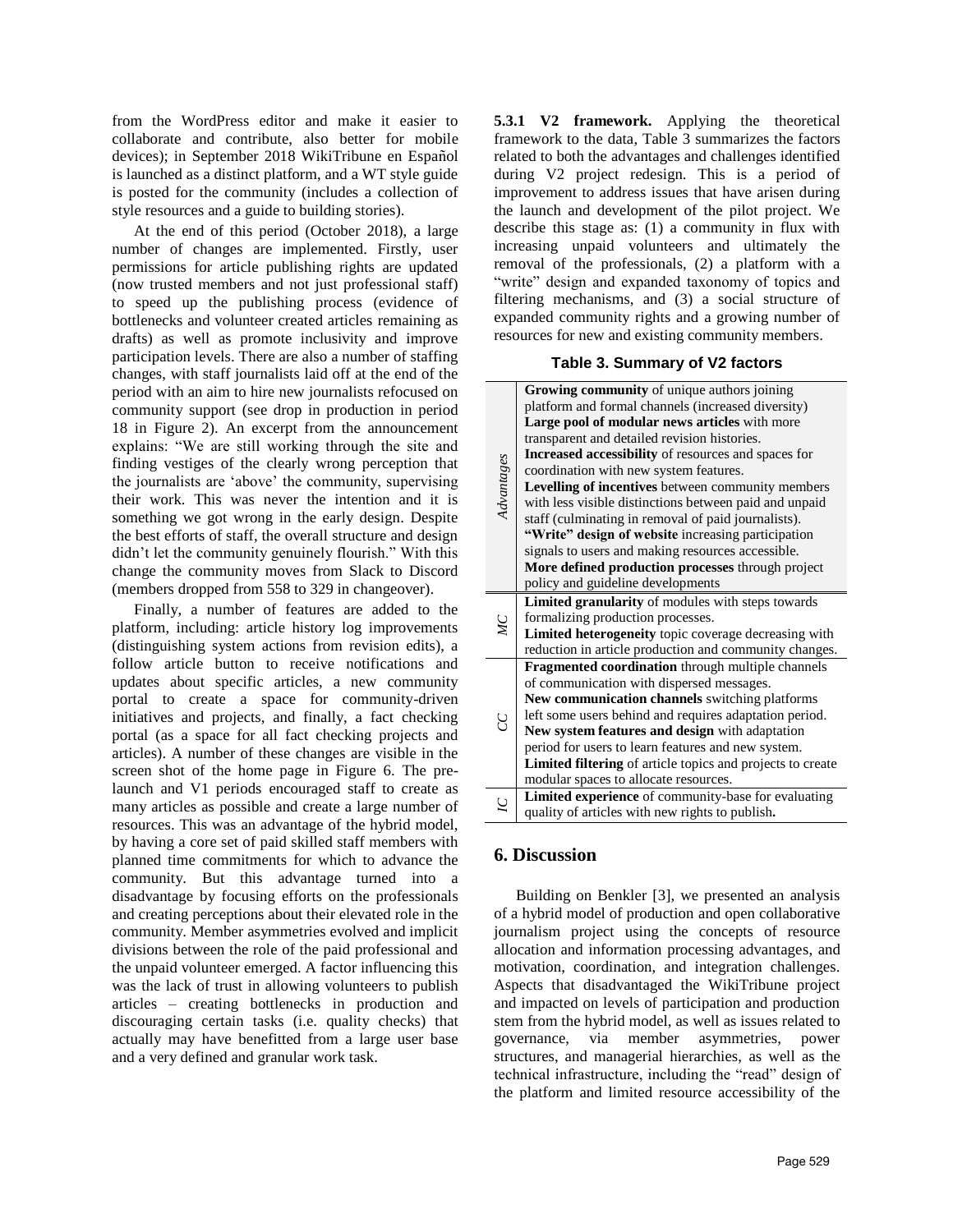developed solution. Each phase of community development has a unique set of characteristics ranging from closed, hybrid, to more open modes of production; as noted in the evidence of progression from pre-launch to pilot launch and finally with the complete project redesign. For each of these representations certain advantages and challenges arise. As one challenge is met another subsequent challenge transpires with new community dynamics and manifestations. Building on Benkler's framework, we theorize that each of these design choices, or factors from the findings, produces a signal to the user that helps to reduce uncertainty for users and begins the process of leveraging the resource allocation and information processing advantages (se[e Table 4\)](#page-8-0).

However, these signals also have potential consequences that may or may not benefit the project given the stage in the project lifecycle or given a particular set of project goals (i.e. increasing participation versus improving content quality). These signals need to be understood in order to pre-emptively tackle each challenge as it arises and at a point appropriate to the stage of community and platform development. These factors may help to reduce uncertainty in commons-based peer production, but their consequences are important to consider when making decisions about community operations. As stated, the stage of the project lifecycle needs to be taken into account to aid decision making and select the most appropriate governance and social structures. With each signal arising from the different modes of production, the resultant challenges must be addressed through policy formation, platform design choices, and visibility of production process information. Some of these signals may not benefit a large and open peer production community as the consequences may deter participation during a time when participation signals are key to community development and in reaching a critical mass of users. Some of the signals reducing uncertainty may benefit smaller more focused communities (open or closed) or communities at a more mature and stable stage of development.

<span id="page-8-0"></span>

| <b>Signals</b>    | <b>Reduction in uncertainty</b>                                                                 | <b>Potential consequences</b>                                                                     |
|-------------------|-------------------------------------------------------------------------------------------------|---------------------------------------------------------------------------------------------------|
| User registration | Users make a commitment and become part of a<br>team; more transparent, credible, and traceable | Users need to want to commit to project, limits<br>ease of access and reduces opportunistic edits |
| Skilled           | Standards-based and skilled work, credible and                                                  | Division in skillset for amateur contributors;                                                    |
| professionals     | reliable content creation                                                                       | divided members and task inequality                                                               |
| Unequal user      | Ensures active paid user base generating content and                                            | Confusion in role and status of unpaid                                                            |
| rewards           | value in initial development and beyond                                                         | volunteers; participation barrier                                                                 |
| Member hierarchy  | Clearly defined roles for community members and                                                 | Member asymmetries with task exclusion; limits                                                    |
| of rights         | task fulfillment; ensures credibility/quality assurance                                         | actions and slows production and allocation                                                       |
| Multiple channels | Focused and time sensitive coordination between                                                 | Fragmented and less accessible information for                                                    |
| of communication  | active members; choice of platforms                                                             | less active members or new members                                                                |
| Content focus     | Encourages specific visible types of contributions<br>limiting divergence/confusion             | Barrier to heterogeneous content production,<br>limiting diverse users and audience members       |
| Explicit tasks /  | Granular detailed information about required                                                    | Excludes certain input and innovation; limits                                                     |
| formal processes  | task/skillset for resource allocation                                                           | contribution range                                                                                |

#### **Table 4. Signals and consequences**

# **7. Conclusions**

This paper presents a case study to theorize the impacts of a hybrid model of production on the development of a community and its resources. This study offers a number of contributions to research. Firstly, we characterize the open collaborative journalism model extending the boundaries of existing journalism models in the literature. Moreover, the paper presents empirical findings from a case study of this open collaborative journalism model and builds on the theory by Benkler [3] through the identification of a number of factors and their manifestations based on aspects of closed, hybrid, and open models of production, as well as accounting for the phases of a project's lifecycle. Finally, the paper describes a number of signals from these factors that should be considered when building a peer production community and deciding on specific open or closed characteristics. In terms of implications for practice, we present an analysis of a for-profit commercial organization and the impacts of combining both open and closed characteristics of production communities. The ability to include a hybrid model and leverage a community alongside paid professionals is possible, but a number of considerations need to be addressed when making decisions about community operations, technical infrastructures, and governance. Certain boundaries and restrictions benefit the efficiency of resource allocation, while others do the opposite. Given the limitations of a single case study, it is